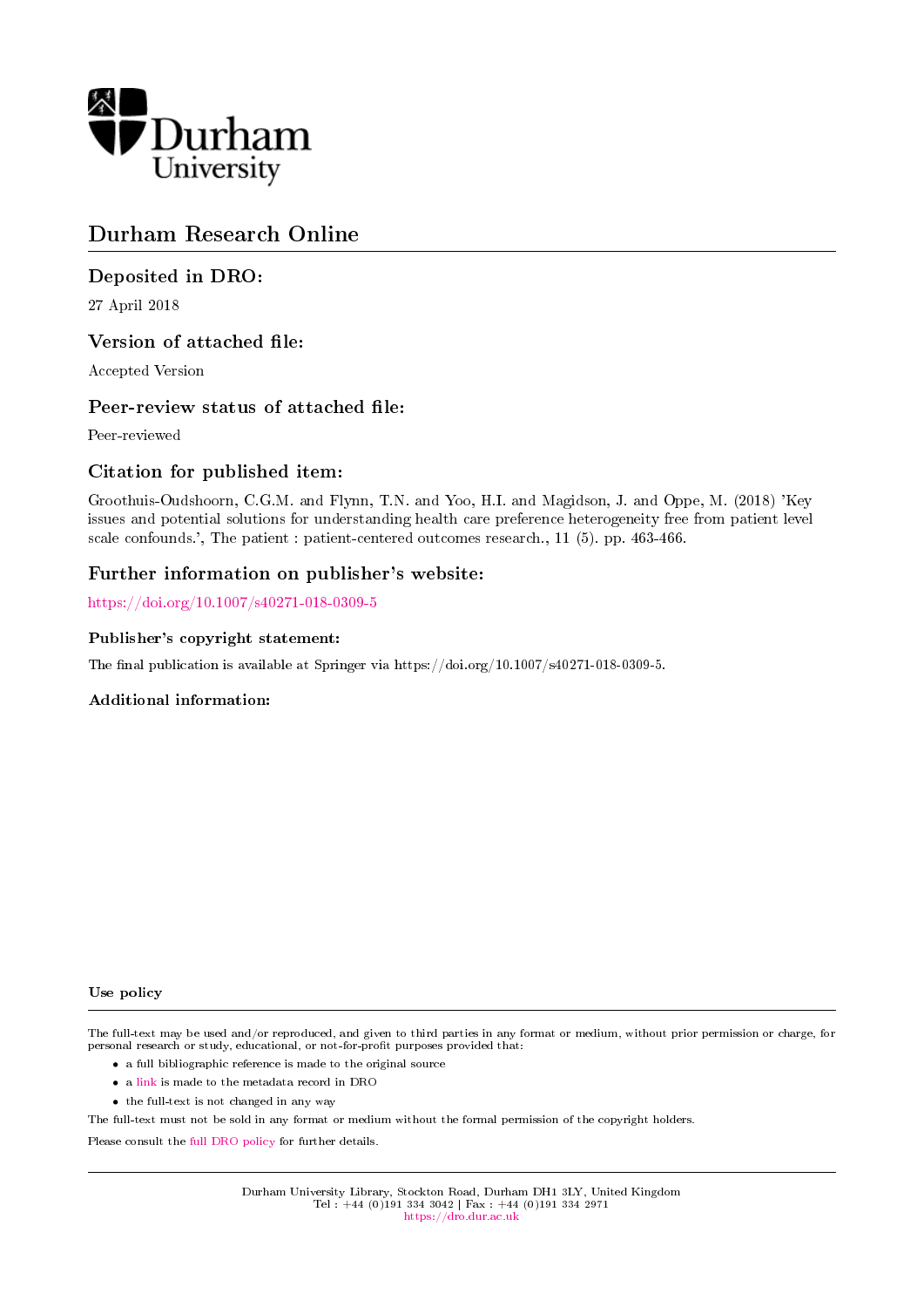# **Title: Key Issues and Potential Solutions for Understanding Health Care Preference Heterogeneity Free from Patient Level Scale Confounds**

Running title: Key Issues and Potential Solutions for Understanding Health Care Preference Heterogeneity

Authors:

Catharina G.M. Groothuis-Oudshoorn, PhD, University of Twente, Department of Health Technology and Services Research, PO Box 217, 7500 AE Enschede, The Netherlands

Terry N. Flynn, PhD, TF Choices LTD, Nottingham NG5 8JE, United Kingdom

Hong Il Yoo, PhD, Durham University, Durham University Business School, Durham DH1 3LB, United Kingdom

Jay Magidson, PhD, Statistical Innovations Inc., 375 Concord Ave. (Suite 007), Belmont Massachusetts, 02478

Mark Oppe, PhD, EuroQol Research Foundation, Marten Meesweg 107, 3068 AV Rotterdam, The Netherlands

# **Corresponding author:**

Catharina G.M. Groothuis-Oudshoorn, PhD, University of Twente, Department of Health Technology and Services Research, Faculty BMS, PO Box 217, 7500 AE Enschede, The Netherlands, Phone: 0031 53 489 5374, E-mail: c.g.m.oudshoorn@utwente.nl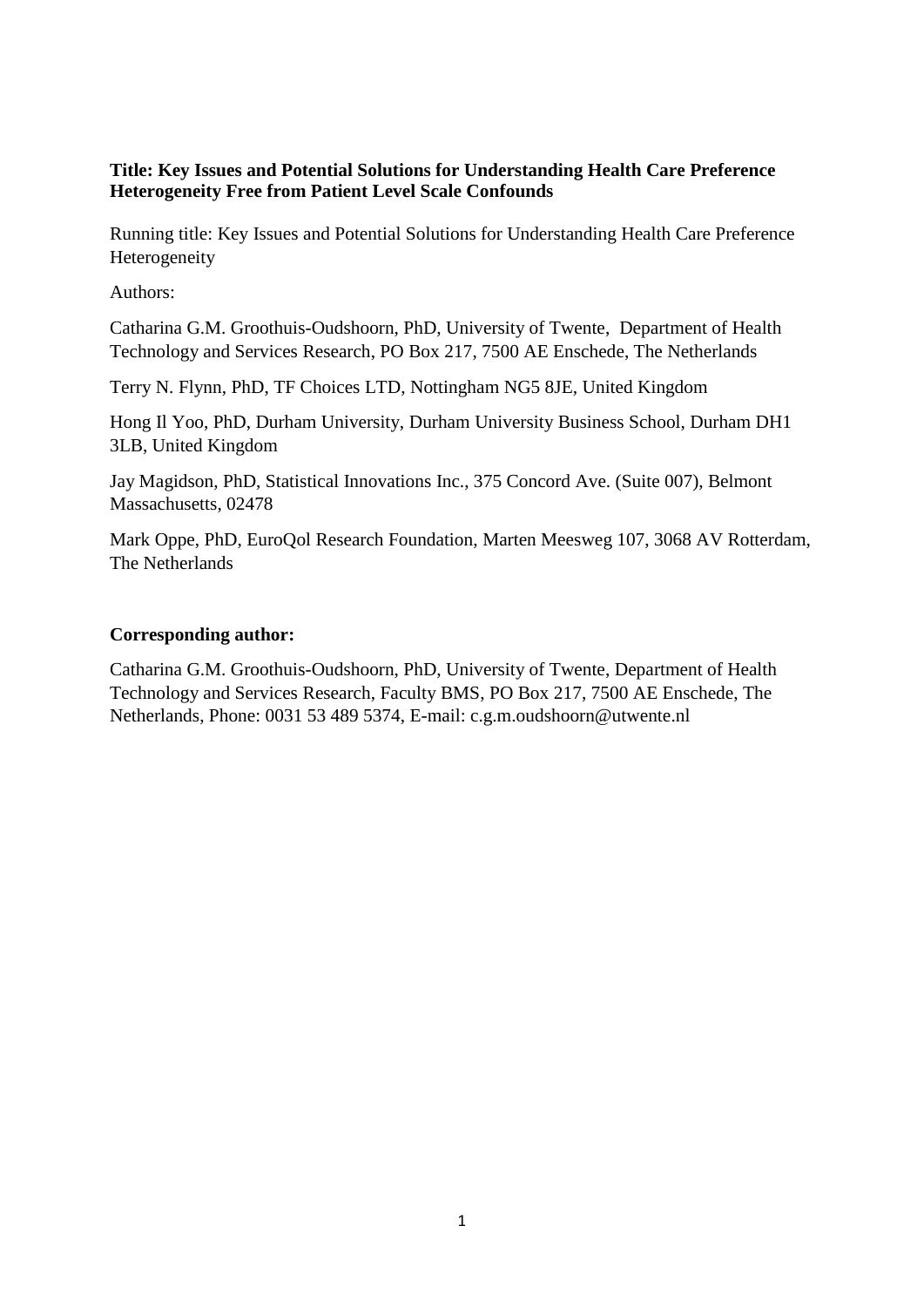# 1. Introduction

Health care is becoming increasingly personalized to individuals. For instance, the United States Food and Drug Administration (FDA) attempts to incorporate patient preferences into regulatory decisionmaking and is willing to approve treatments even if the benefit-risk profile is acceptable only to a segment of risk-tolerant patients[1]. Countries with extra-welfarist health care systems (relying on population preferences) now recognize that heterogeneity in individual preferences may be important conceptually in addressing issues such as child health, social care-related quality of life and carer wellbeing.

Identifying and understanding heterogeneity in preferences can be helpful for identifying patients' needs, tailoring treatments to certain patient subgroups, and developing decision support tools in health care[2]. Therefore, studying preference heterogeneity among patients is meaningful. Segmenting patient and physician populations can lead to better understanding of the diversity of needs and desires among segments, and to providing better treatments, prevention programs, health services, and products [3][4].

Whilst preference heterogeneity in continuous outcome variable models (like the Time Trade-Off – TTO) has been investigated for many years, issues remain. Furthermore, increasing use of limited dependent variable (LDV, such as logit and probit) models raise new, crucial issues. This paper provides a summary of discussion in a half-day symposium attached to the IAHPR 2017 Glasgow conference dealing with such issues. The aim is to raise awareness of some crucial under-appreciated issues in both TTO and LDV models: it will not attempt to "police" the fields but merely introduce the key issues and discuss advantages and disadvantages of potential solutions.

## 2. Definition of heterogeneity and how traditional solutions can fail

McFadden's [5] random utility model allows the researcher to conceptualize two major types of interpersonal preference heterogeneity: heterogeneity in structural preference parameters (real tradeoffs) and heterogeneity in the overall (variance) scale of utility. Classical modeling approaches focus on heterogeneity in the structural parameters, or the idea that different people make different tradeoffs across product attributes. Early studies captured observed heterogeneity by allowing the structural parameters to vary with the decision maker's observed characteristics, such as health and income. But preference heterogeneity may be expected to exist even among people with an identical sociodemographic profile, and capturing unobserved heterogeneity has become a central theme of the modern literature. A seminal study by Kamakura and Russell [6] introduces the latent class logit model (LCL) which postulates that there are C distinct types of decision makers for some finite number C, where each type or preference segment has its own structural parameters; this is a model of unobserved heterogeneity since each person's segment membership is probabilistic. Revelt and Train [7] have popularized an alternative method known as the mixed logit model (MXL); the inspiring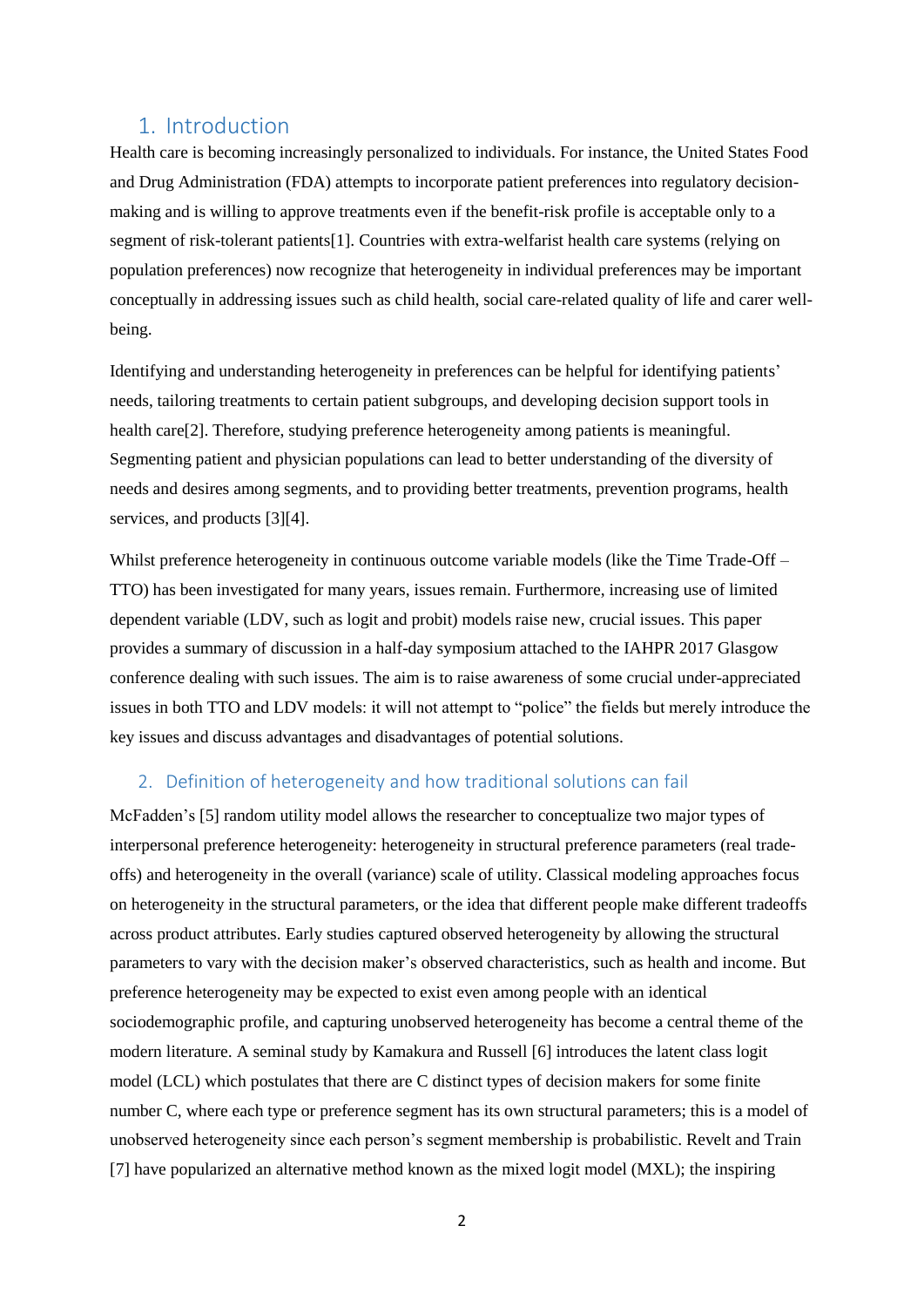metaphor is that each person has their own structural parameters which are like realizations of continuous random variables, and the population preference distribution is akin to a joint distribution of such variables. McFadden and Train [8] developed a unifying framework that accommodates both LCL and MXL, by casting LCL as a cousin of MXL which specifies the structural parameters as discrete random variables instead of continuous random variables.

Heterogeneity in the scale parameter (i.e. heteroscedasticity) is a reduced form representing multiple latent processes, such as heterogeneous preferences for unobserved product attributes and heterogeneity in the decision maker's attentiveness during choice experiments [9]. A linear regression model, combined with suitably robust standard errors, allows the researcher to be agnostic about scale heterogeneity when studying the structural parameters. In a non-linear LDV model, however, neglected scale heterogeneity induces misspecification bias, meaning that one may draw false conclusions regarding the structural parameters unless scale heterogeneity is explicitly specified and estimated – in other words, regression estimates may be *biased* in an unknown direction and with unknown magnitude. This issue was first identified by Yatchew and Grilisces [10], and empirically illustrated in the subsequent literature. For example, Hensher and Louviere [11] found that most of observed heterogeneity in the structural parameters vanishes once models account for observed scale heterogeneity. Fiebig et al. [9] found that accounting for unobserved scale heterogeneity affects posterior inferences on unobserved heterogeneity in the structural parameters substantively. Although scale heterogeneity is a prevalent issue in healthcare DCEs, only a few published studies pay attention to it and even fewer use formal methods to identify and account for the impact of it [12] .

#### 3. Discussion of more complex heterogeneity in various models

State-of-the-art models that account for both sources of interpersonal heterogeneity (heterogeneous structural parameters and scale heterogeneity) attempt to segment/cluster respondents and therefore deal with heterogeneity in preferences were presented at the symposium. As an introduction, the first presentation clarified the motivation and intuition behind this new generation of modeling approaches; two patterns of choices, although looking quite different in terms of the sensitivity to stimuli, might be driven by the same underlying (true, mean) preferences. Their different choice consistency (variances) might merely reflect differing engagement with the task rooted in education levels, age, etcetera which contribute to scale heterogeneity. To minimize possible confounding, the researcher must specify and estimate both sources of interpersonal heterogeneity simultaneously.

The second presentation focused on the scale-adjusted latent class analysis (SALC) model, a modern extension of LCL that was originally proposed by Magidson and Vermunt [13]. Under SALC, the population not only comprise C preference segments but also K scale segments for some finite number K, where each scale segment has its own scale parameter much as each preference segment has its own structural parameters. An individual decision maker is simultaneously a member of one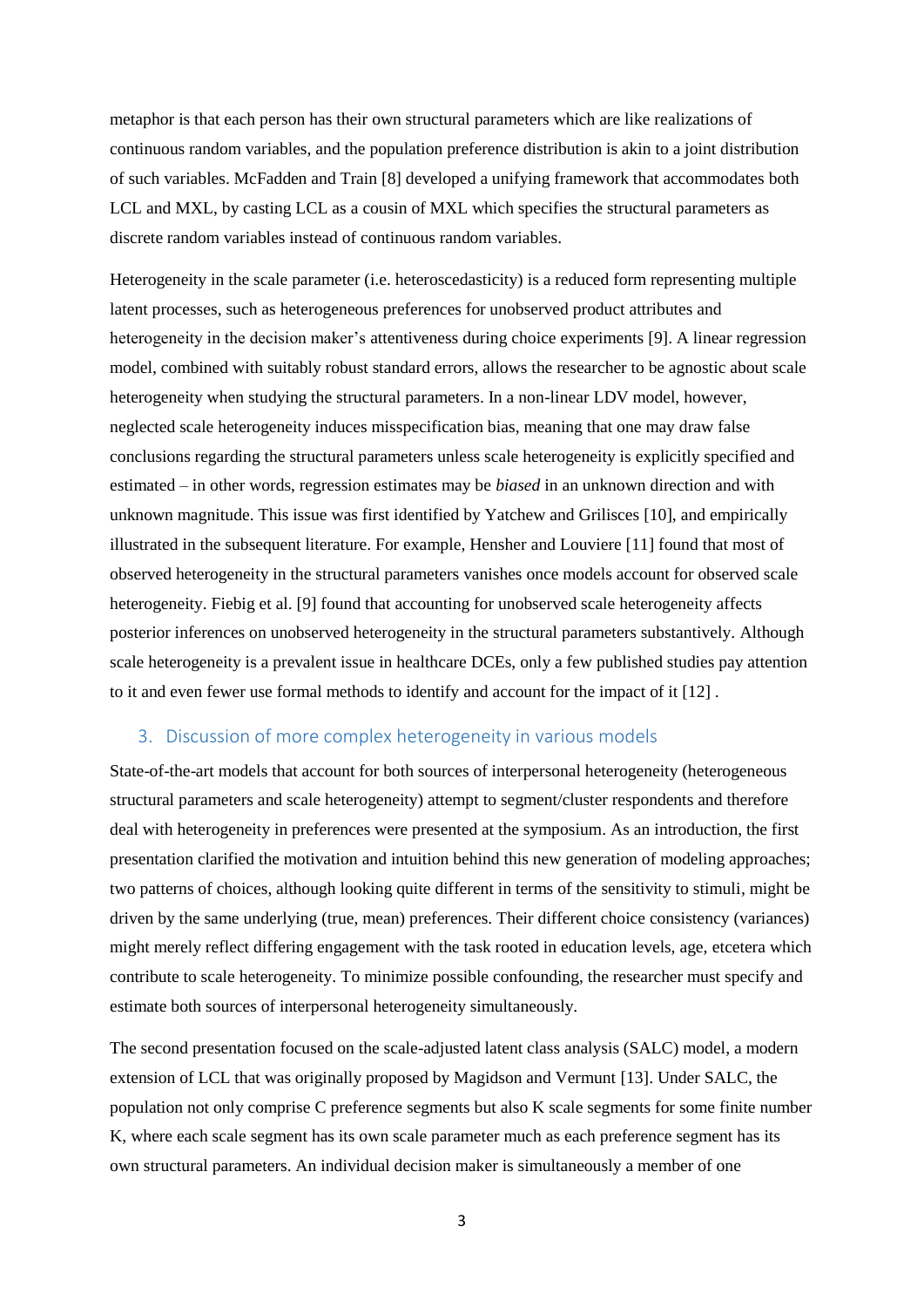preference segment and one scale segment, and their membership in either segment is probabilistic. Importantly, a person's membership in a particular preference segment does not preclude their membership in any scale segment. The SALC model thus allows people who have identical structural parameters to have non-identical scale parameters, thereby exhibiting seemingly different choice patterns in raw data.

The third presentation focused on the generalized multinomial logit model (GMNL) of Fiebig et al. [9], a modern extension of MXL. In simple, GMNL is to MXL what SALC is to LCL. Under GMNL, an individual's preferences are modeled as draws from a continuous distribution of random structural parameters as well as that of random scale parameters. The model thus offers qualitatively the same kind of flexibility as SALC, since people who (metaphorically) happen to draw identical structural parameters may still draw different scale parameters. Indeed, within the unifying framework of McFadden and Train [8], the difference between GMNL and SALC comes down to the use of continuous vs discrete distributions to capture population heterogeneity.

Finally, the last presentation focused on cluster analysis of TTO data with a hierarchical clustering algorithm [14]. The TTO research was interesting in that it might be described as taking elements of both cluster-based and continuous distributions (although using a continuous outcome). It showed that different segments of the population use different parts of the TTO scale, and moreover, distribute similar health states differently across the TTO scale: more or less evenly spaced on the TTO scale versus concentrated at the top and the bottom of the TTO scale. This is indicating that the functional form underlying their choice function may differ. Separation of these groups becomes important in understanding better how different groups might react to a TTO task, and how simple aggregation might not always be appropriate.

### 4. Discussion of advantages and disadvantages of various models

It is incumbent upon the analyst to decide between competing models and this formed one topic for discussion. It was re-iterated that the mean-confound is perfect and there is simply no way for the analyst to know with certainty if the correct split has been performed. The SALC's strengths are its ability to seek out a set of "more likely" splits. Although well-known statistical criteria (such as a BIC) are frequently used to decide on the optimal model, discussion arose on how all such models tend to overfit, giving more segments than theory and common sense would suggest. Knowledge of the types of citizen typically present in large population studies was shown to help in choosing a final model that was quite parsimonious.

A related issue pertinent to LCL and SALC is how to determine the number of relevant classes. The standard information criteria tend to overstate the number, to include minor classes that are not policy relevant. A major new development in LCL is the ability to utilize a hierarchical tree to structure the latent classes with major policy-relevant classes being identified at the root of the tree and then split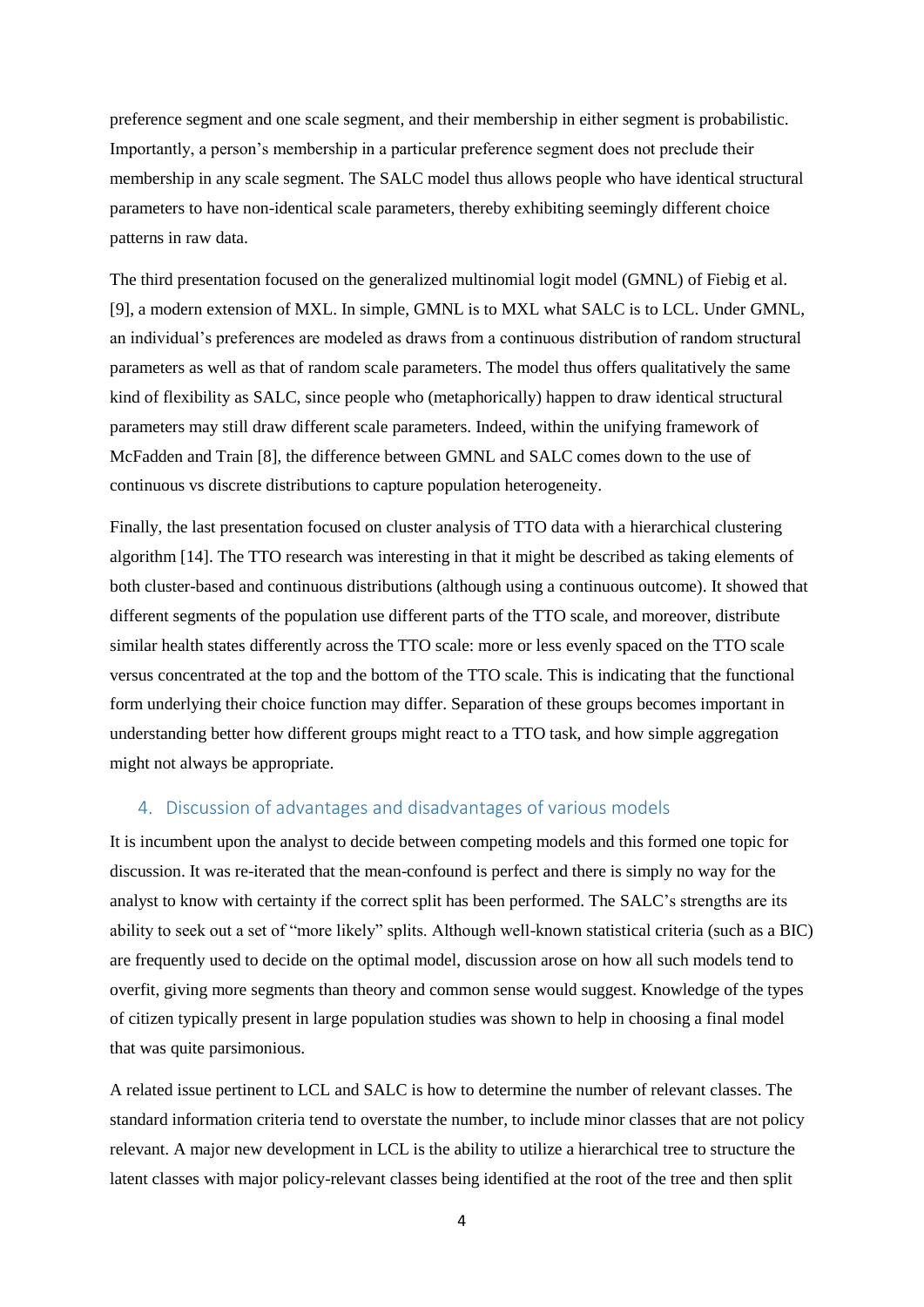further as needed to explain all the heterogeneity [15]. This innovative methodology was extended to SALC models by one of the presenters.

An issue common to GMNL/MIXL and SALC models is that the stated maximum of the likelihood function may not, in fact, be the global maximum. Various solutions were discussed, depending on the analysis type but there was general agreement that simply using multiple sets of starting values might not be sufficient. The GMNL/MIXL model solution was innovative in using global search algorithms that were less prone to finding inferior local maxima [16], whilst alternative variables as covariates (constructed in an entirely different manner) from BWS data were proposed for SALC models with one author finding that these measures, published in detail elsewhere, are very powerful in avoiding local maxima [17].

Another discussion issue concerned the design of the study. There was clear agreement that a bad design can't be solved by any of these techniques. There was less agreement that for good designs "methods don't matter": some participants expressed a view that *proper* interrogation of the data by any of these methods can give you broadly similar results, whilst others expressed concerns at multivariate normal distributions assumed in MXL/GMNL models with a feeling that "fewer assumptions is better", particular among supporters of the TTO and SALC. However, and most crucially, the discussion seemed to converge upon the need to "know one's data" far better than has hitherto been the case. For instance BWS is unequivocally an individual-level model and "looking at the data first" is a prerequisite. In various instances, variance effects might not be to do with a respondent's cognitive abilities but might, in fact, reflect incorrect information. An example was given of high consistency but upon outcome combinations that make no sense, given the application. The general point seemed to be that if the analyst really understands how respondents were reacting to the experiment, and interacting with it, then analysis decisions flow fairly naturally.

The need to understand the data flowed in various directions, with calls for better qualitative research to observe the choice process and the need for more than one data source. Quantitative analysts might be more comfortable with simply obtaining more experimental econometric data – collected from a second preference study, since it has been known since at least 1993 that two sets of data in principle allows separate estimation of the two unknowns (the mean and variance vectors – assuming only two scale parameters since the number of unknowns must not exceed the number of data sources)[18]. The use of attitudes as a second source was discussed; a potential advantage is that these, if collected appropriately, might be considered to be more robust (to the econometrician anyway) and less subjective. Thus, an *attitude* such as "general views on conventional doctor-prescribed medicines" might provide valuable insights into a *preference* for a particular medicine over another (type of) intervention.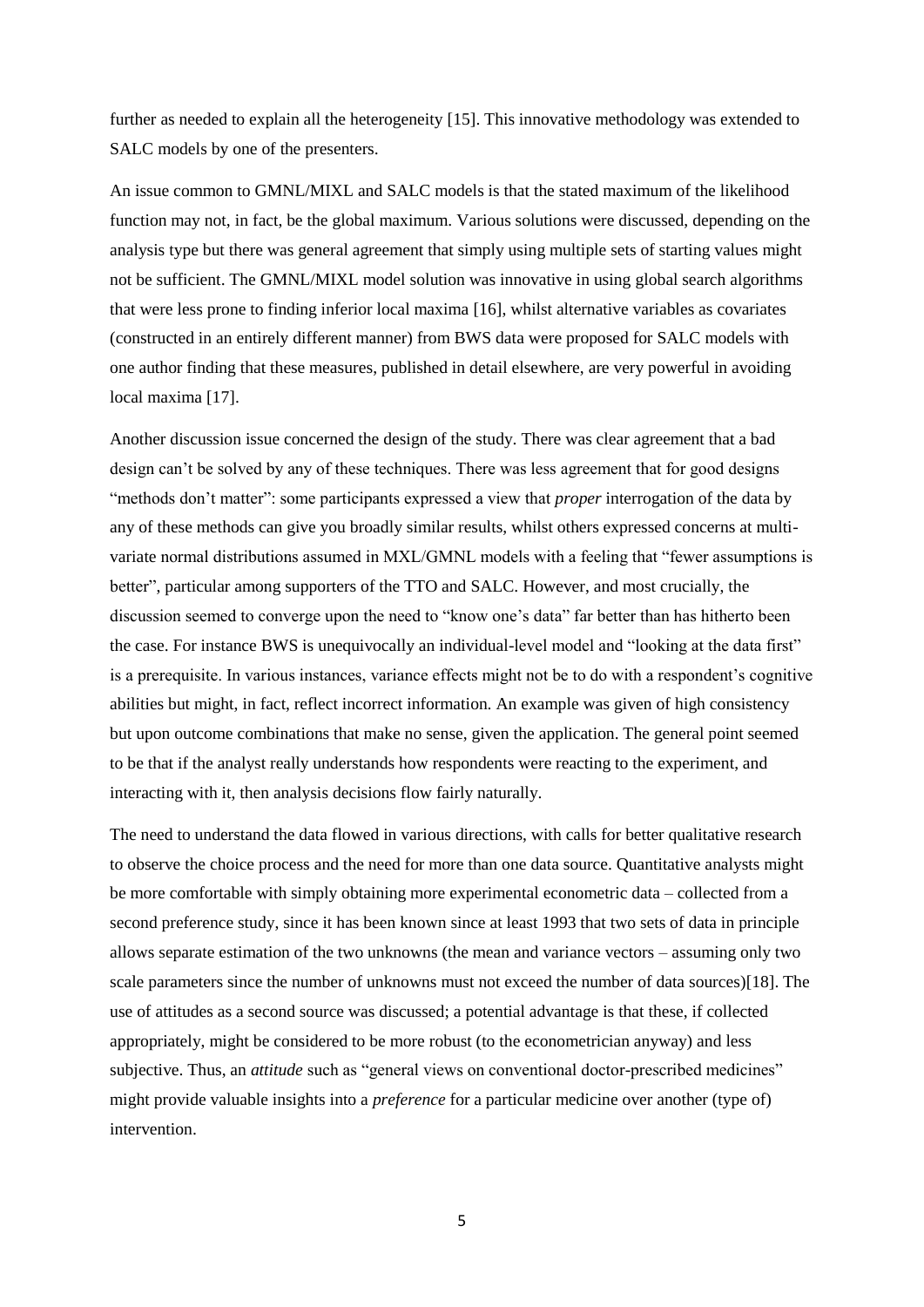The flexibility of the SALC model, with the current version 5.1 of the Latent GOLD software [19] being user-friendly (being largely GUI based) in dealing with the scale parameter was demonstrated and discussed. This reflected recognition that choice consistency (variances) may differ between ranks (for instance between a best and worst choice) and/or between classes, giving great flexibility overall as to heteroscedasticity on the latent scale. The discussion touched upon the issue that if using the psychology paradigm which assumes people are not perfectly deterministic (consistent) on repeated occasions then this flexibility is important. For example BWS is intrinsically an individual level model.

On the other hand, some participants were more comfortable in the welfarist economics conceptualization of random utility theory (assuming that errors are simply factors the analyst couldn't observe) and downplaying the role of "people making errors". Whilst such fundamental differences were never going to be resolved, it was agreed that far better explorative and confirmatory studies were required (where possible).

#### 5. Conclusion

The discussion summarized here was stimulating and achieved its aims of setting out relative advantages and disadvantages of both segmentation and continuous probability distribution approaches in LDV approaches, together with new issues in the TTO. It was particularly useful in making participants fully aware that the mean-variance confound in all ranking/DCE/BWS studies is perfect: none of the approaches used in practice can unequivocally claim correct separation of the two.

What was most useful was discussion of the tools the analyst might use to help minimize the chance of producing a grossly incorrect and/or misleading separation. Although certain issues such as choices of starting values for a maximization algorithm have the potential to bewilder the average applied practitioner, intuitive explanations abounded, including easy statistical methods and checks that although simple, are not typically "in the analyst's toolbox" were described to help identify spurious solutions from scale adjusted models. However, and reassuringly, strong messages from the session pertained to the need for common sense and theory, reinforcing a general desire expressed for practitioners to look at their data, no matter what analysis method they ultimately used. It is hoped that such sessions become more common – at the very least this one provided a much needed appreciation of competing methods' advantages and disadvantages which should help health analysts considerably.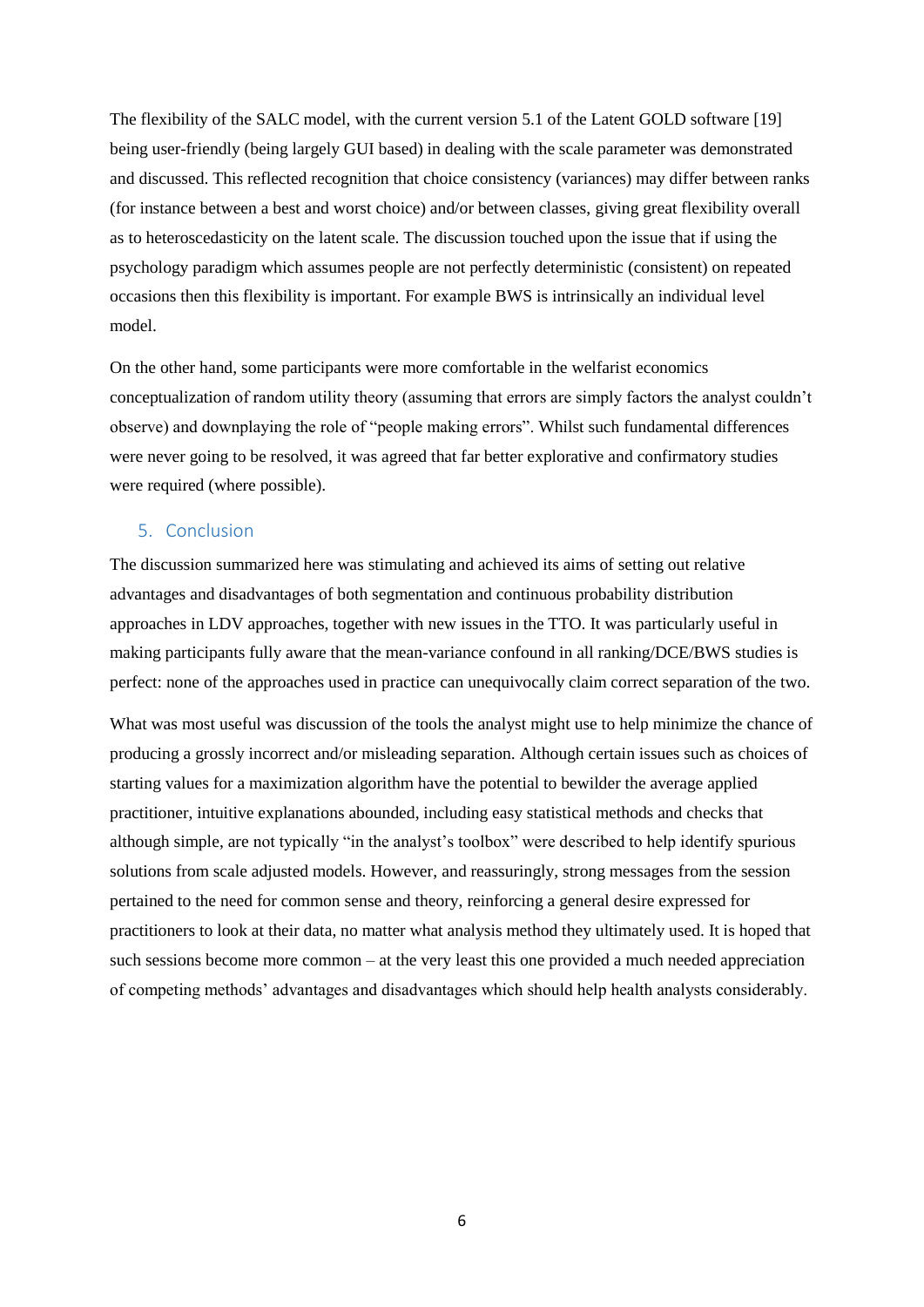## Compliance with Ethical Standards

**Funding:** No funding was obtained for the writing of this commentary.

**Conflicts of interest:** Groothuis-Oudshoorn, Yoo and Oppe indicated that they have no potential conflicts of interest, relevant to the present study. Magidson declared having a financial interest in the Latent Gold software (as owner of Statistical Innovations). Flynn is owner of TF Choices which relies on the use of latent gold in commercial studies

**Ethical approval:** Not applicable

**Informed consent:** Not applicable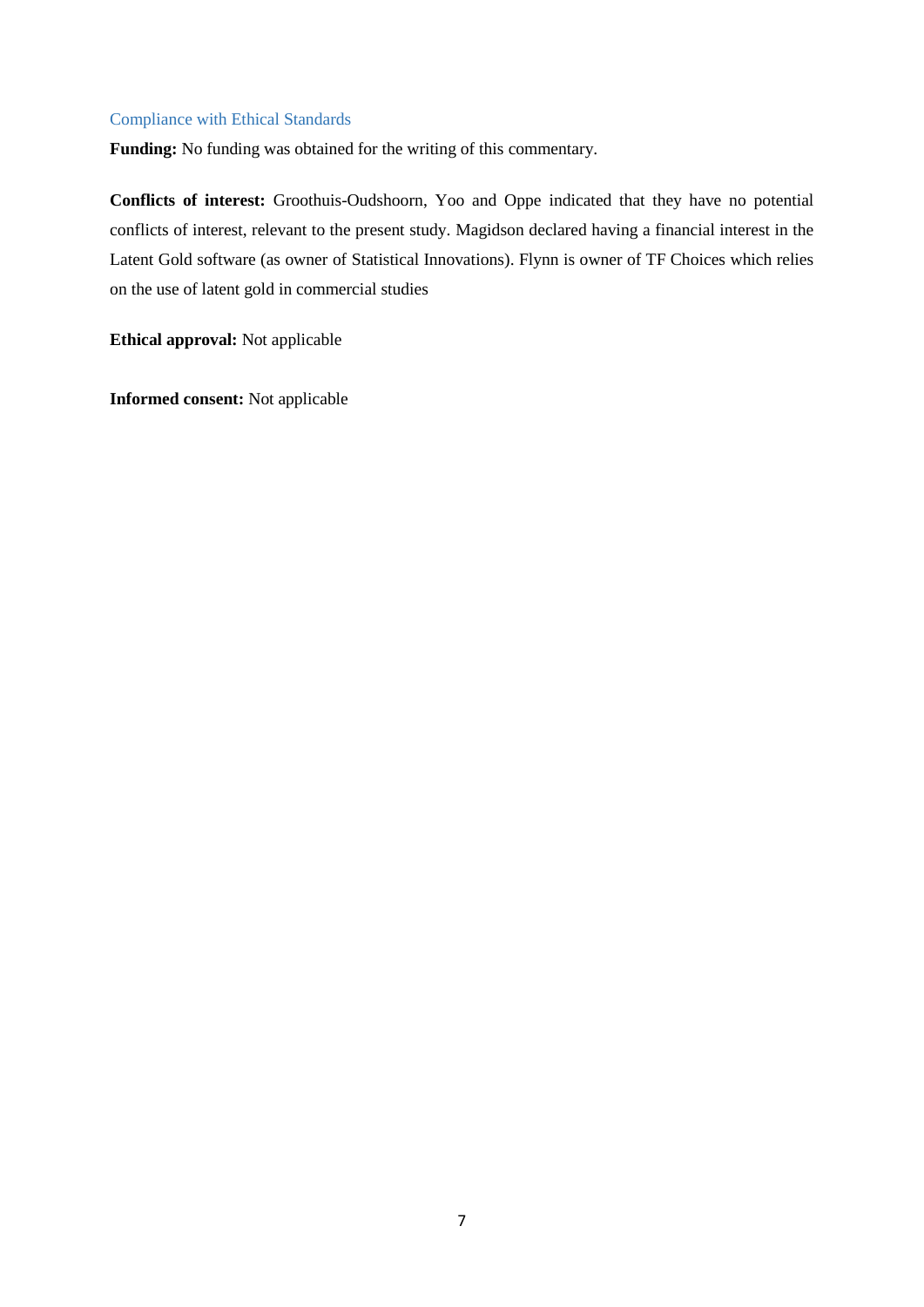#### 6. References

1. Johnson FR, Beusterien K, Özdemir S, Wilson L. Giving Patients a Meaningful Voice in United States Regulatory Decision Making: The Role for Health Preference Research. Patient - Patient-Centered Outcomes Res [Internet]. 2017;10:523–6. Available from: https://doi.org/10.1007/s40271- 017-0250-z

2. Whitty JA, Fraenkel L, Saigal CS, Groothuis-Oudshoorn CGM, Regier DA, Marshall DA. Assessment of Individual Patient Preferences to Inform Clinical Practice. Patient - Patient-Centered Outcomes Res [Internet]. 2017;10:519–21. Available from: https://doi.org/10.1007/s40271-017-0254- 8

3. Craig BM, Lancsar E, Mühlbacher AC, Brown DS, Ostermann J. Health Preference Research: An Overview. Patient - Patient-Centered Outcomes Res [Internet]. 2017;10:507–10. Available from: https://doi.org/10.1007/s40271-017-0253-9

4. Deal K. Segmenting Patients and Physicians Using Preferences from Discrete Choice Experiments. Patient - Patient-Centered Outcomes Res [Internet]. 2014;7:5–21. Available from: https://doi.org/10.1007/s40271-013-0037-9

5. McFadden D. Conditional logit analysis of qualitative choice behavior. In: Zarembka P, editor. Front Econom. New York: Academic Press; 1974. p. 105–42.

6. Kamakura WA, Russell G. A probabilistic choice model for market segmentation and elasticity structure. J Mark Res. 1989;26:379–90.

7. Revelt D, Train K. Mixed Logit With Repeated Choices: Households' Choices Of Appliance Efficiency Level. Rev Econ Stat [Internet]. 1998;80:647–57. Available from: https://econpapers.repec.org/RePEc:tpr:restat:v:80:y:1998:i:4:p:647-657

8. McFadden D, Train K. Mixed MNL models of discrete response. J Appl Econom. 2000;15:447–70.

9. Fiebig D, Keane M, Louviere J, Wasim N. The generalized multinomial logit model: accounting for scale and coefficient heterogeneity. Mark Sci. 2010;29:393–421.

10. Yatchew A, Griliches Z. Specification error in probit models. Rev Econ Stat. 1985;67:134–9.

11. Hensher DA, Louviere J. Combining sources of preference data. J Econom. 1999;89:197–221.

12. Wright SJ, Vass CM, Sim G, Burton M, Fiebig DG, Payne K. Accounting for scale heterogeneity in healthcare-related discrete choice experiments when comparing stated preferences: a systematic review. Patient - Patient-Centered Outcomes Res. 2018;

13. Magidson J, Vermunt JK. Removing the Scale Factor Confound in Multinomial Logit Choice